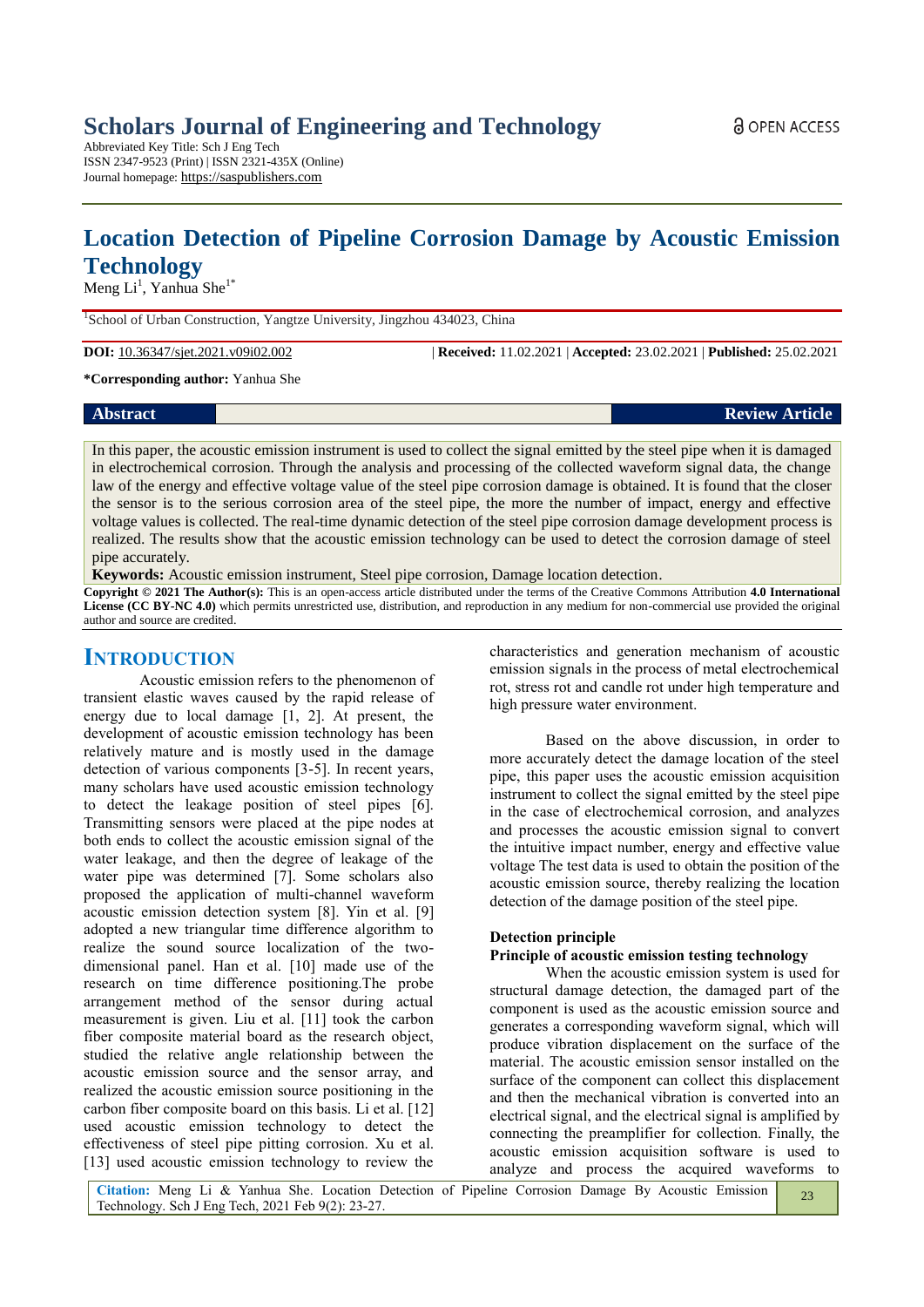understand the damage of the components.

#### **Three-dimensional positioning of acoustic emission sources**

A three-dimensional coordinate is established and the time difference between  $T_0$ ,  $T_1$ ,  $T_3$  and  $T_2$  is measured with  $T_2$  reference point. Assuming that the wave velocity of the acoustic emission signal in the three-dimensional space is a fixed value, the distance difference between the sound source and each sensor can be obtained according to the spatial geometric relationship equations, and then the relative spatial coordinates of the sound source can be calculated to achieve the purpose of damage location. The four sensors are located in the same spatial plane as shown in Fig.1. S is the position of the sound source. Suppose the coordinate of  $T_2$  is (0,0,0),  $T_0$  is ( $X_0$ ,  $Y_0$ ,  $Z_0$ ),  $T_1$  is  $(X_1, Y_1, Z_1)$ ,  $T_3$  is  $(X_3, Y_3, Z_3)$ , and S is  $(x, y, z)$ , the distance difference can be listed as follows:

 $| S T_0 |$ - $| S T_2 | = d_{02}$  $| S T_1 |$ - $| S T_2 |$ = d<sub>12</sub>  $| S T_3 |$ - $| S T_2 |$ = d<sub>32</sub>

So there is

$$
\sqrt{(x-x_0)^2 + (y-y_0)^2 + (z-z_0)^2} - \sqrt{x^2 + y^2 + z^2} = d_{02}
$$
  

$$
\sqrt{(x-x_1)^2 + (y-y_1)^2 + (z-z_1)^2} - \sqrt{x^2 + y^2 + z^2} = d_{12}
$$

$$
\sqrt{(x-x_3^2)+(y-y_3^2)+(z-z_3^2)}-\sqrt{x^2+y^2+z^2}=d_{32}
$$



**Fig-1: The position of the sound source and sensors**

#### **Test equipment**

The test materials and equipment mainly include: Q235 steel pipe with a radius of 700m, a wall thickness of 5mm, and a height of 260mm. PS-305D electrochemical corrosion DC stable power supply, output current range 0-3A, the accuracy is 0.01A. The model is DS5-8A acoustic emission collector. It provides a preamplifier of 10KHz-1.2MHz. The test setup is shown in Fig.2.



a Steel tube test piece **Fig-2: Test device**

### **Measurement of acoustic emission signal wave velocity of corroded pipeline**

The measurement of wave speed mainly adopts the lead-breaking method, and the measurement scheme is shown in Fig.3. No. 1 and No. 5 sensors at 145mm and 235mm from the bottom of the steel pipe are placed respectively. Using a pencil lead (0.5mm HB) at 50mm between the No. 1 and No.5 sensors, three lead-breaking tests are performed on the surface of the steel pipe. Through the correlation analysis of the signal collected by the acoustic emission sensor, and at the same time, according to the signal received by the No. 1 sensor and the average wave speed, the calculated longitudinal wave speed is 5000m/s. Eight sensors are arranged in this experiment, and arrangement distance parameters are shown in Table 1.





© 2021 Scholars Journal of Engineering and Technology | Published by SAS Publishers, India 24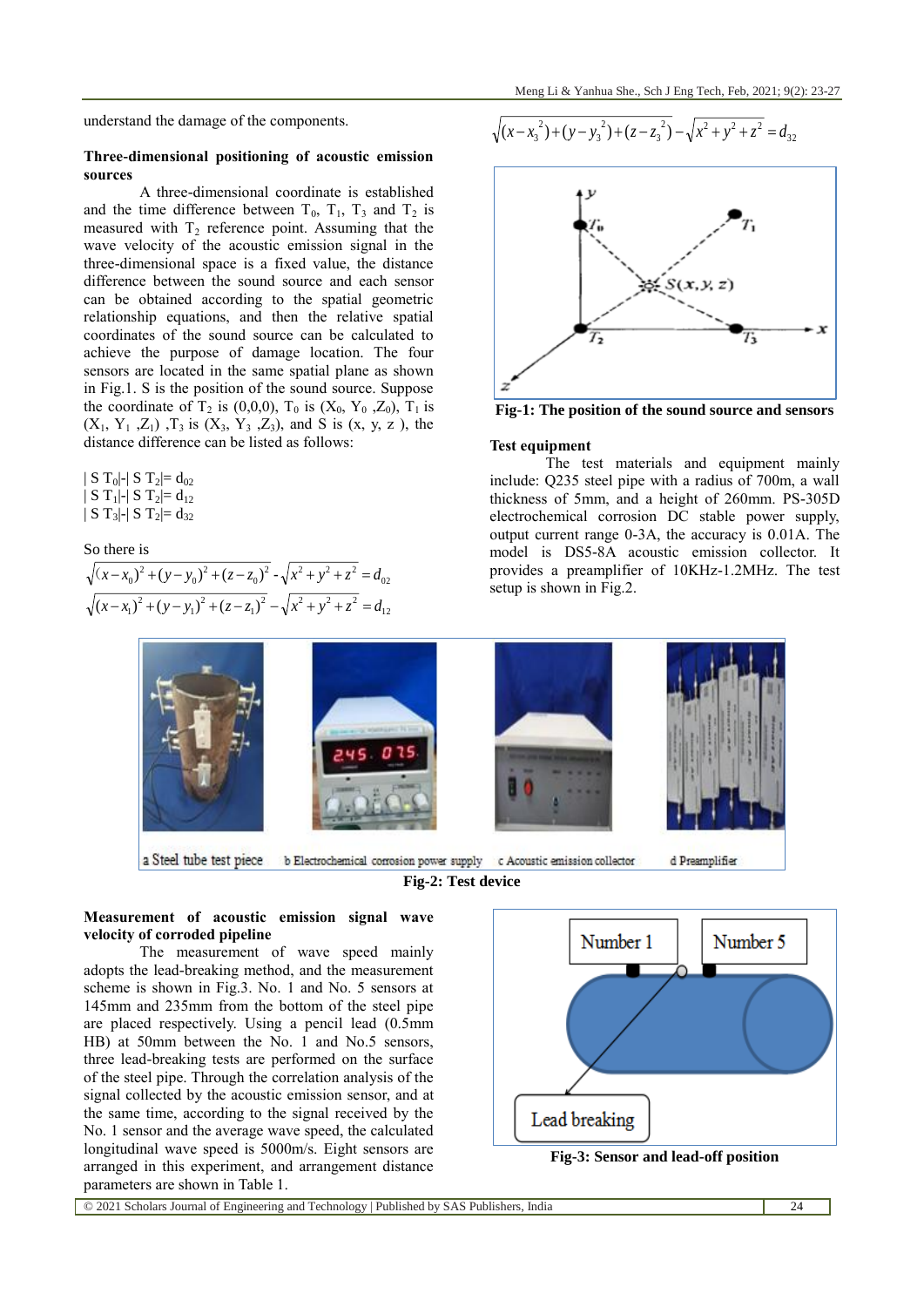| sensor   | Height(mm) | Angle $(*)$ | Radius (mm) |
|----------|------------|-------------|-------------|
| number 1 | 145        |             | 70          |
| number 2 | 145        | 90          | 70          |
| number 3 | 145        | 180         | 70          |
| number 4 | 145        | 270         | 70          |
| number 5 | 235        |             | 70          |
| number 6 | 235        | 90          | 70          |
| number 7 | 235        | 180         | 70          |
| number 8 | 235        | 270         | 70          |

**Table-1: Position parameters of acoustic emission sensor and steel pipe**

#### **Electrochemical corrosion test plan**

Taking the Q235 steel pipeline as the test object, from the bottom of the steel pipe to the position of 145mm as the corrosion area is measured. The steel pipe with the sensor is put in the Nacl solution, and the copper sheet connected to the electrochemical corrosion power supply is placed near the No.4 sensor. Then turning on the electrochemical corrosion DC power supply, the corrosion test starts. At the same time, an acoustic emission acquisition instrument is used to collect electrical signals generated by steel pipe corrosion. The electrochemical corrosion test lasts for 5 days, and the acoustic emission test also lasts for 5 days.

#### **Test phenomenon and data analysis Test phenomenon**

Before the start of the test, the surface of the steel pipe was smooth without obvious defects. Putting the steel pipe into the Nacl solution, electrochemical corrosion started. The solution in the container did not change significantly on the first day of corrosion.

Through continued corrosion, the solution began to turn reddish brown on the second and third days, indicating that the steel pipe had begun to be damaged by corrosion. On the fourth day, the color of the solution deepened and a small amount of impurities appeared on the surface of the solution.

Through observation, it was found that corrosives began to adhere to the outer wall of the steel pipe, indicating that the surface impurities of the solution were rust produced by the decomposition of ferrous hydroxide, a corrosion product of the steel pipe. Explain that the steel pipe is damaged by corrosion become serious. On the fifth day, the solution became very viscous. Some corrosion cracks were found in the steel pipe. Then, when the steel pipe was taken out after the corrosion was stopped, a large area of corrosion cracks was observed in the steel pipe. It shows that corrosion damage is particularly serious. The changes before and after the corrosion damage of the steel pipe are shown in Fig.4.



**Fig-4: Damage before and after corrosion of steel pipe**

#### **Accumulated energy**

Energy refers to the integral value of acoustic emission amplitude versus duration in an impact sound, which can reflect the relative energy and intensity of the event. According to Fig.5, it can get the energy range 0- 450000 (mv\*ms) collected by sensors No.1 to No.4, and the energy range collected by sensors No.5 to 8 is 0-210000 (mv\*ms). From the energy range value, it can be preliminarily inferred that No.1 to No.4 sensors are close to the corrosion area. In addition, copper sheets are mainly placed near the No.4 sensor area in electrochemical corrosion. The corrosion rate is the largest and the energy released is the most.

#### **Effective value voltage**

The effective value voltage (RMS) is the integral value of the acoustic emission amplitude over the duration of an impact, which can well reflect the damage degree of the material. According to Fig.6, it can be seen that the cumulative effective value voltage range of No.1 to No.4 sensors is 0-21000 (mv), and the cumulative effective value voltage value range of No.5 to No. 8 sensors is 0-17000 (mv), which is also explained according to the voltage value range. The damage degree of the steel pipes near No.1 to No.4 areas is greater than that of No.5 to No.8 areas. In particular, the effective value voltage collected by

© 2021 Scholars Journal of Engineering and Technology | Published by SAS Publishers, India 25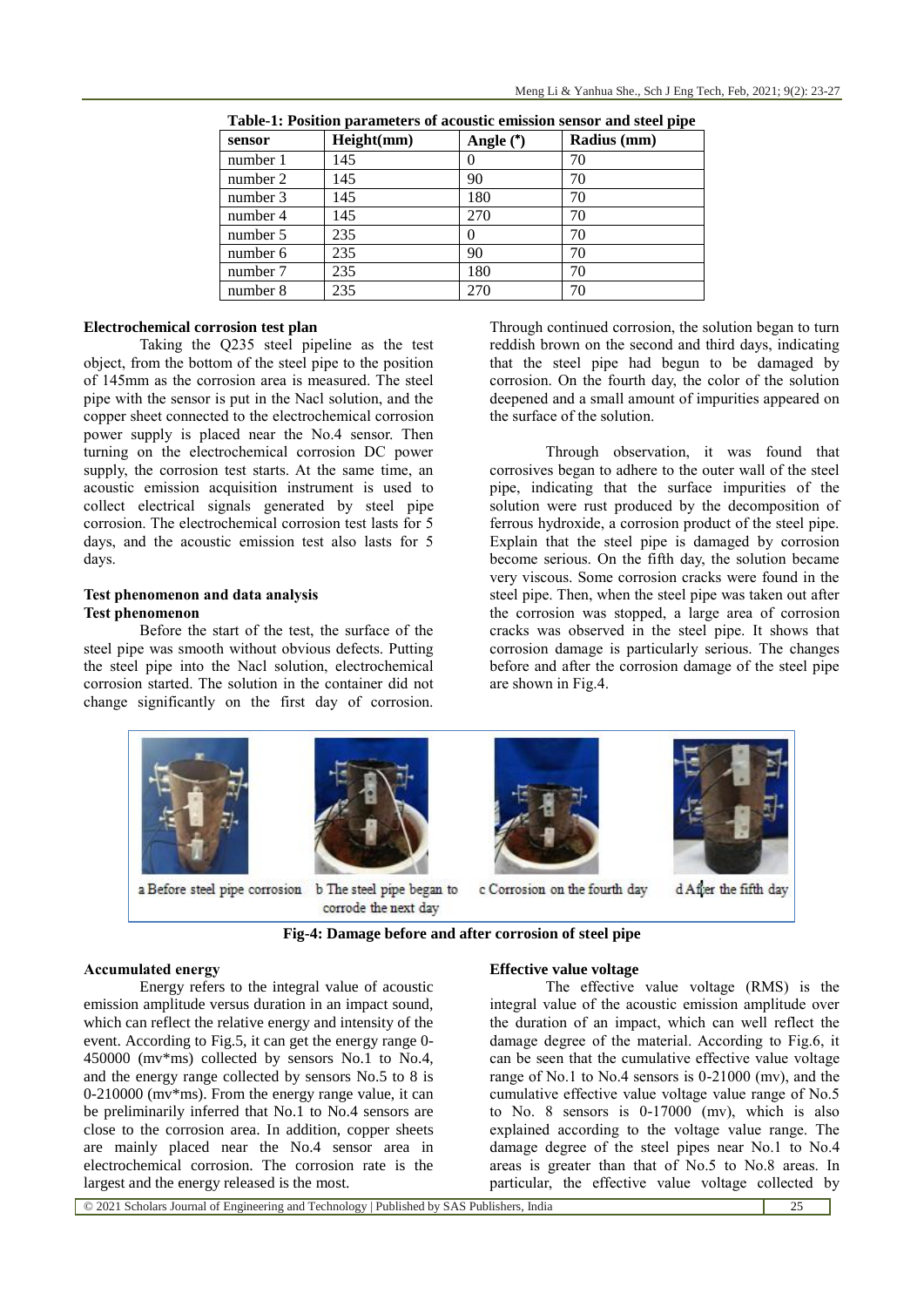channel 4 is significantly larger, which further shows that the corrosion degree of No. 4 area is the most serious, which is consistent with the result of the serious corrosion of the steel pipe caused by the placement of copper in the No.4 area. At the same time, according to the histogram, it can be observed that the energy and effective voltage (RMS) trends corresponding to the 8 channel numbers are basically the same. From the maximum energy and RMS voltage quotas of channel 4, it can be judged that the corrosion damage of area 4 is relatively serious.



**Fig-5: Cumulative energy diagram**



**Fig-6: Cumulative effective value voltage**

#### **Cumulative number of impacts**

The cumulative curve of the number of impacts reflects the change in the corrosion rate of the pipeline during the test. Therefore, two representative channel numbers, No.4 and No.7, were selected near the corrosion area and relatively far from the corrosion area, and the cumulative impact number and time curve were compiled. As shown in Fig.7.



**Fig-7: Curve of cumulative number of impacts and time**

According to the detection chart in the acoustic emission analysis software, the steel pipe near the No.4 sensor area is more severely damaged, which is

consistent with the actual steel pipe damage location, as shown in Fig.8.



**Fig-8: Acoustic emission location results of steel pipe corrosion damage test**